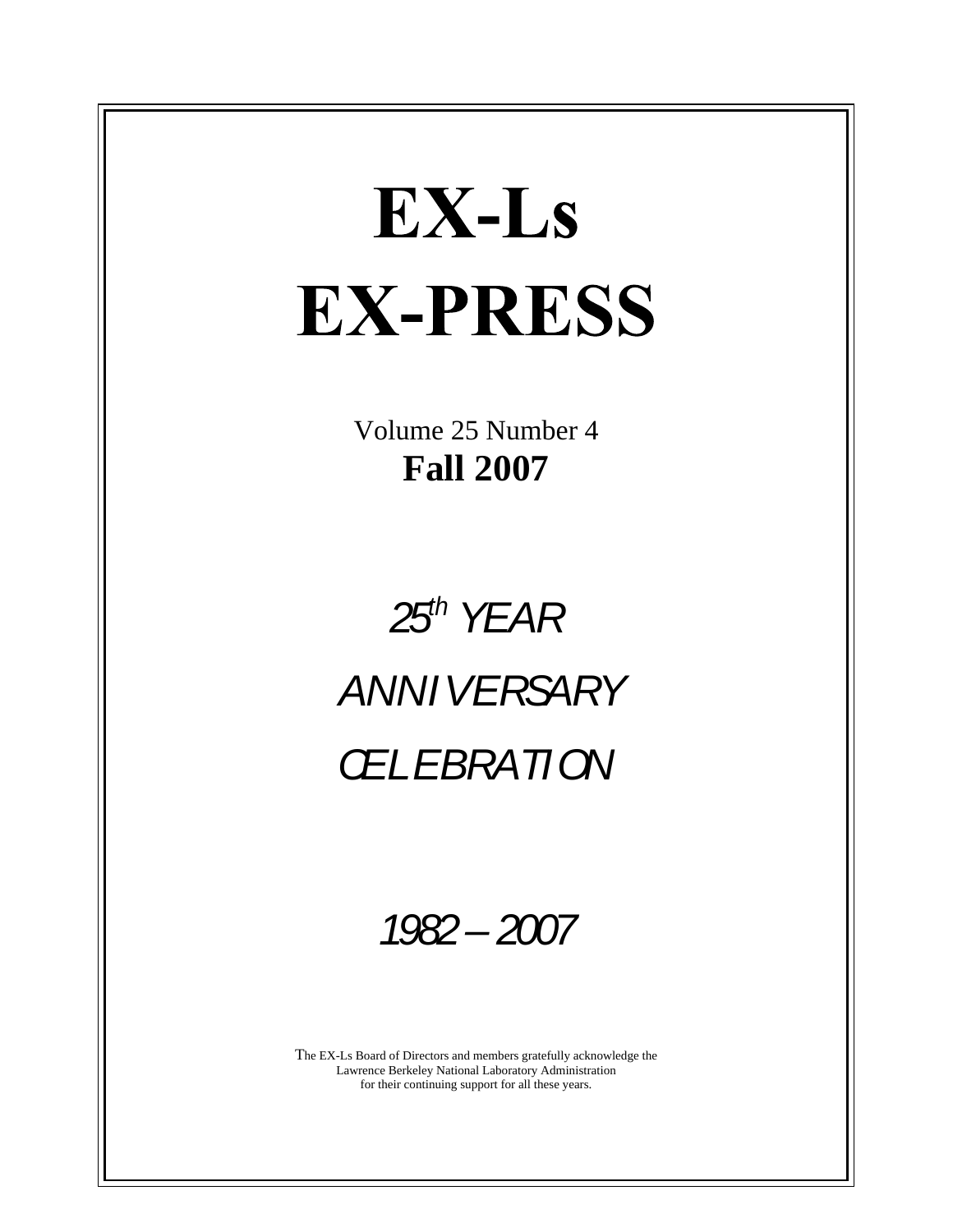Volume 25 #4: Fall 2007 (Published October 2007)



## In this issue:

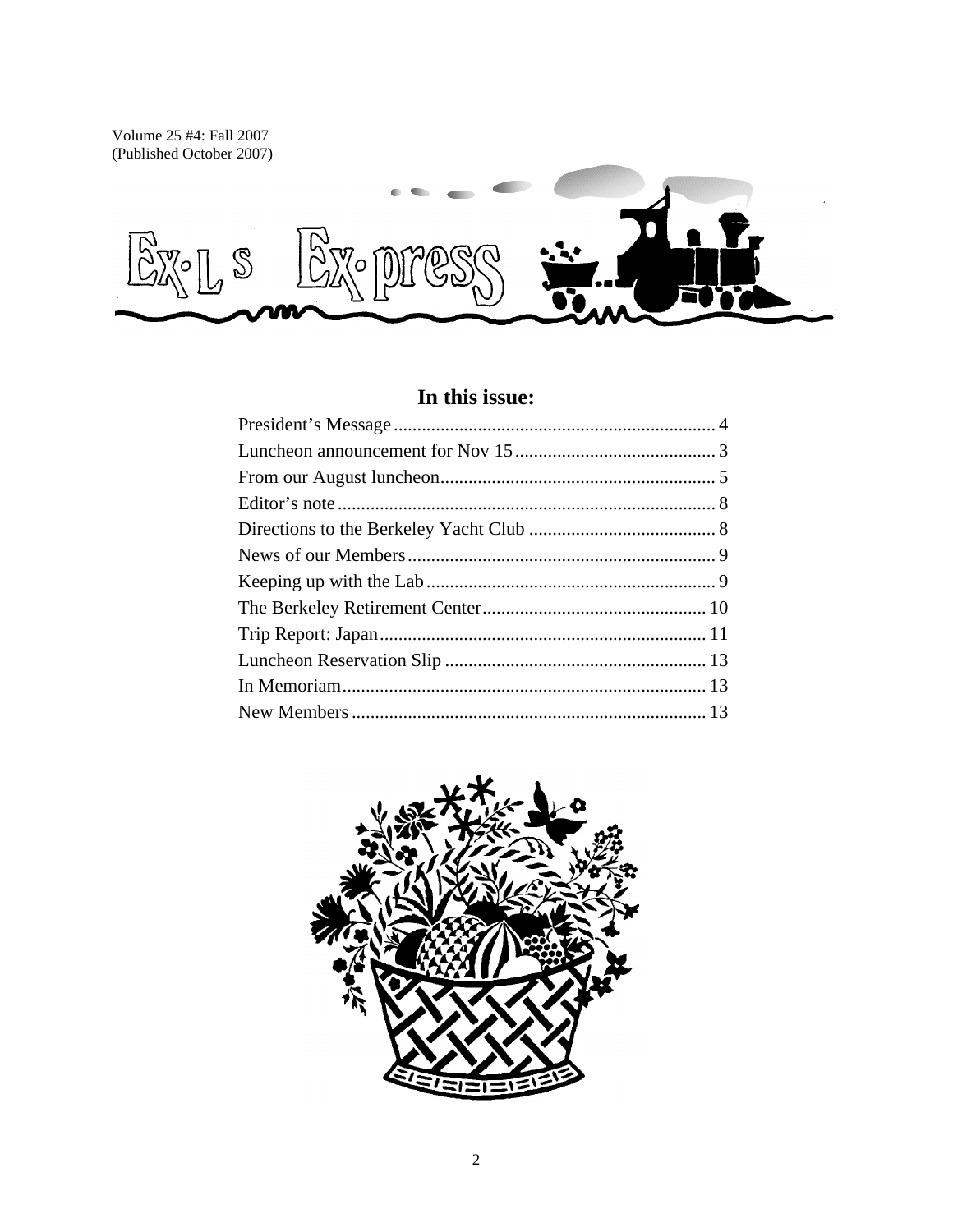

Seems Like Old Times **Seems** Like Old Times

Good friends, good times—come join us for our 25<sup>th</sup> Anniversary Celebration

**2007 Fall Lunch**

**Date: Thursday, November 15, 2007**

Where: **Berkeley Yacht Club**  $\leftarrow$  Note the location (directions on p8) **1 Seawall Drive (at the foot of University Avenue), Berkeley**

> **Banquet/Meeting room: to right of entrance Sign-in tables: Just outside the main banquet room Bar Service: Located left of the entrance; opens at 11:30**

- **Time: No-host Bar: 11:30 AM Lunch Served: 12:00 Noon**
- **Speaker: Steven Chu**
- **Subject: New Initiatives for LBNL**

**Menu: Extensive Thanksgiving buffet (Catered by McDonough's Catering) Caesar salad (served family-style at table)**

**Cost: \$25 per person (PREPAID)** 

**Reservations: Please make checks payable to EX-Ls. Send to Vicky Jared 4849 John Muir Road Martinez, CA 94553**

**It is absolutely imperative that Vicky receive your reservations by November 12, 2007 (Reservation slip on page 15)**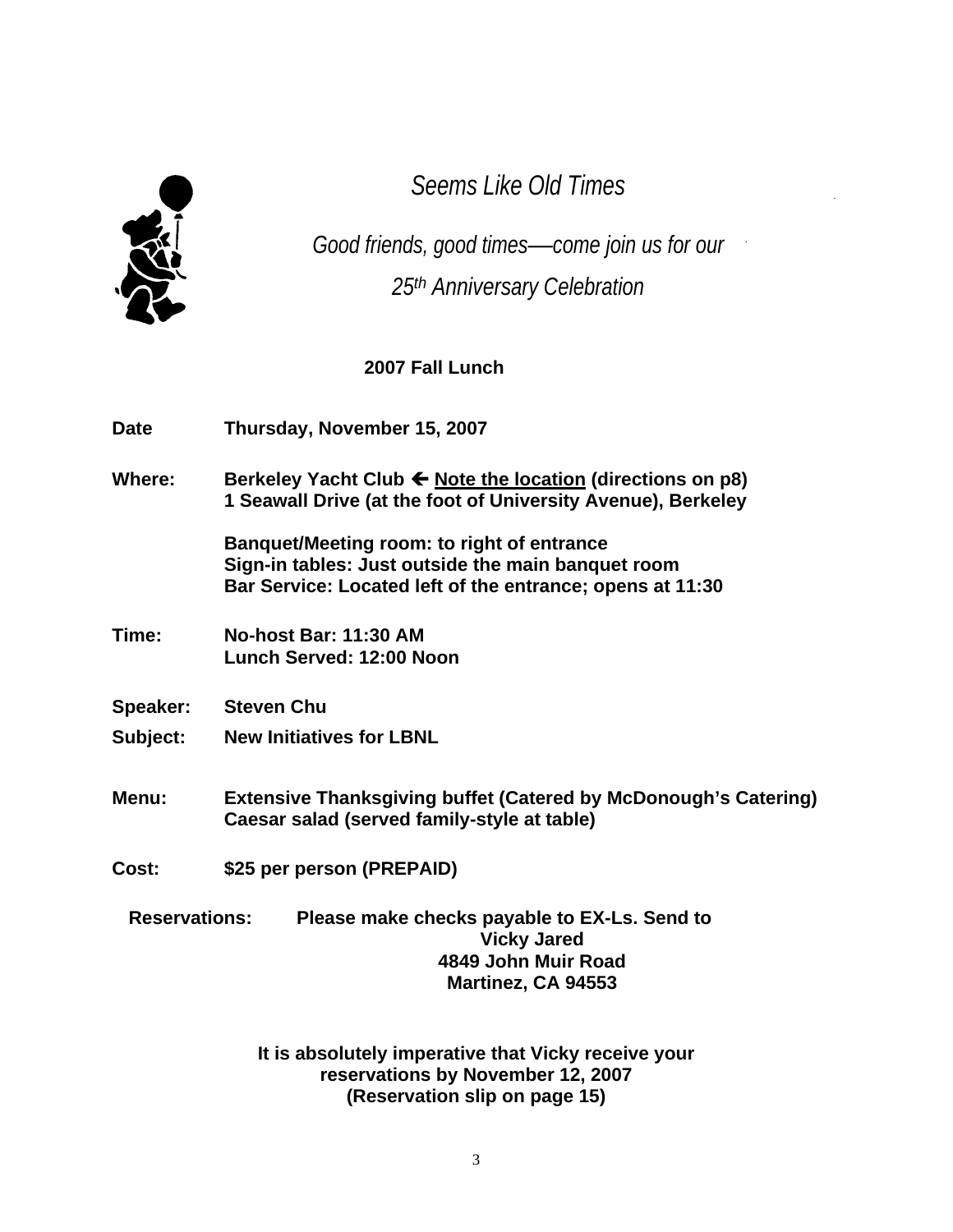#### **President's Message Janis Dairiki**

The year has flown by and this is my last President's message – I can hear you all sigh with relief already! It has been both a privilege and a pleasure to work with all of you. It has been a special pleasure to work with the other Board members and I want to thank them for their hard and dedicated work over the past year(s). My thanks also to Terry Powell, the Lab's representative on the Board, who has given me much assistance over the last three years. I also want to thank Lab Director, Steve Chu, and Reid Edwards for their continued support of the organization. We owe the success of our group to many people and, especially, to the many talents and willing volunteer efforts of so many of our members.

There will be a new slate of officers presented to the membership for approval at our next luncheon and I will then hand over the gavel to Jose Alonso, our new President, knowing that the organization is in good hands.

But, before that, I'm looking forward to the celebration of our  $25<sup>th</sup>$  Anniversary at our next luncheon – November 15 – at the Berkeley Yacht Club. Don Grether will lead off the program by providing a narration to go along with the DVD made by the Lab to celebrate its  $75<sup>th</sup>$ anniversary last year. Jose Alonso and Terry Powell have snared LBNL Director Steve Chu to be our speaker at this special event. Vicky Jared has been busy planning special food, decorations and mementos for the occasion. It will be a special celebration and an excellent opportunity to remember and thank the founding members of the EX-Ls. Dave Stevens will record all the happenings in the January 2008 newsletter. Please send him any photos or historical memories you would like to share.

And there will be yet one more luncheon venue survey to round out the year – look for it at the luncheon. We need to make a decision about our luncheon site(s) in 2008 – BYC or Spenger's or alternating between the two and the Board needs your input.

We did not receive many responses to the new Lab News Highlights introduced (in 2 formats) in the last Newsletter. Dave Stevens has again put together the column, with a new name -- Keeping up with the Lab – in the most recent Newsletter. Please send feedback and comments, positive or negative to david\_stevens@comcast.net.

While you're writing to Dave, we would also like to hear about your news. Let Dave know what you've been up to. Or jot your news down on a pad at the next luncheon.

One last follow-up item. The Lawrence Hall of Science (LHS) recently appointed Ric Ambrose as project manager for the refurbishing of the 37-inch cyclotron magnet outside the hall in time for the Hall's 40th anniversary in May 2008. A fund-raising campaign will be announced in the near future. The EX-Ls Board will continue to follow and report on this project.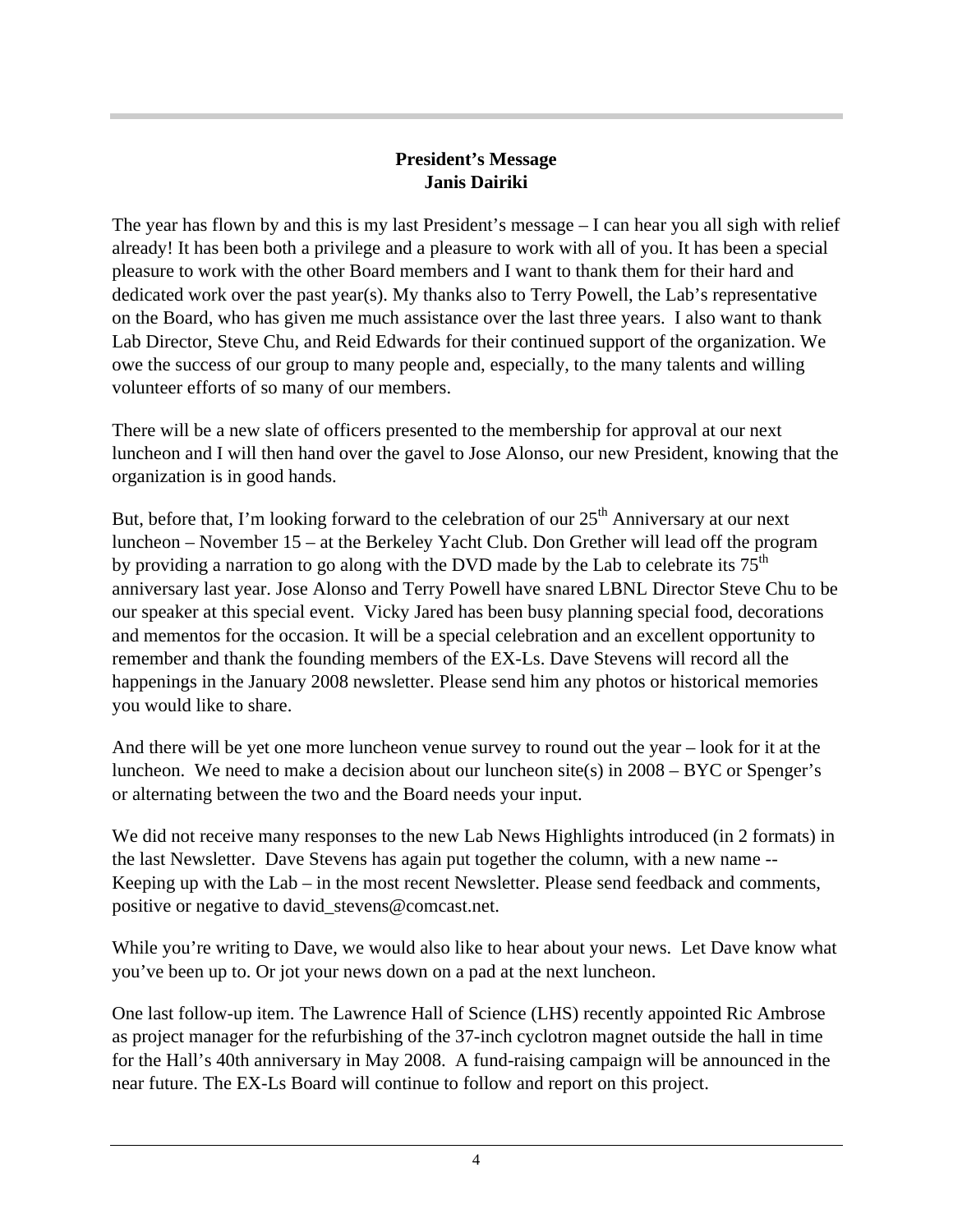#### **From our August Luncheon**

*Reported by Jose Alonso.* Bill Collins, recently arrived from NCAR (National Center for Atmospheric Research, Boulder) is the Department Head of the newly formed Climate Sciences Department of the Earth Sciences Division. He is one of the lead authors on the most recent UN sponsored IPCC (Intergovernmental Panel on Climate Change) report on climate science. The IPCC has just been honored with a share of this year's Nobel Peace Prize! (The Nobel Committee was just as impressed with Bill's work as we were!) He spoke to the gathered EX-Ls of global warming, and the extremely strong evidence pointing to human factors that are driving this trend at an accelerating rate.

He started with a clear definition of "climate" as distinguished from "weather": the general behavior of such factors as wind, rain and temperature patterns in a given area. Broad zones of similar climate can be defined; for instance, North America can be characterized by approximately 10 or 11 different "climate zones". *Weather* is local in time as well as space, whereas *climate* in a region tends to be stable for periods of thousands of years. The field of climate science relates to determination of climates and their changes – in past ages, at the present, and for the future.

He described techniques used for evaluating climate in years before human records are available: fossil records from tree rings, pollen, and ice cores. Ice cores – in particular from Greenland and Antarctica – through analysis of molecular concentrations and isotopic ratios in trapped gas bubbles and dust and ash layers, allow us to trace historical climate and geologically pivotal factors back for almost one million years. Records so determined show periodic variations in temperature, sea level, and atmospheric  $CO<sub>2</sub>$  concentrations of remarkable consistency and repeatability. Periodicity is of the order of 100 thousand years. He also introduced to us the emerging new field of "paleo-climatic art history": inferring climate conditions from records (such as paintings, ledgers, tablets or other human-generated media) of temperature, crop yields, snow cover, etc.

Tools available for assessing present climate and important determining factors include extensive instrumentation at innumerable sites, as well as global satellite imaging and balloon-borne instruments. These techniques are providing a wealth of information that is being analyzed and integrated by climate scientists to take the pulse of our planet.

As for the future, unfortunately we don't have instruments capable of measuring future climate, so must rely on computer models. Such modeling is incredibly complex, involving the as-yet not-completely understood interactions among many factors, and requires the world's most powerful computers to grind out results. Many different models exist ("approximately one model per 100 million people" says Bill). Tuning these models is accomplished by fitting historical data, a particularly powerful technique that serves to give credibility to results generated for future extrapolations.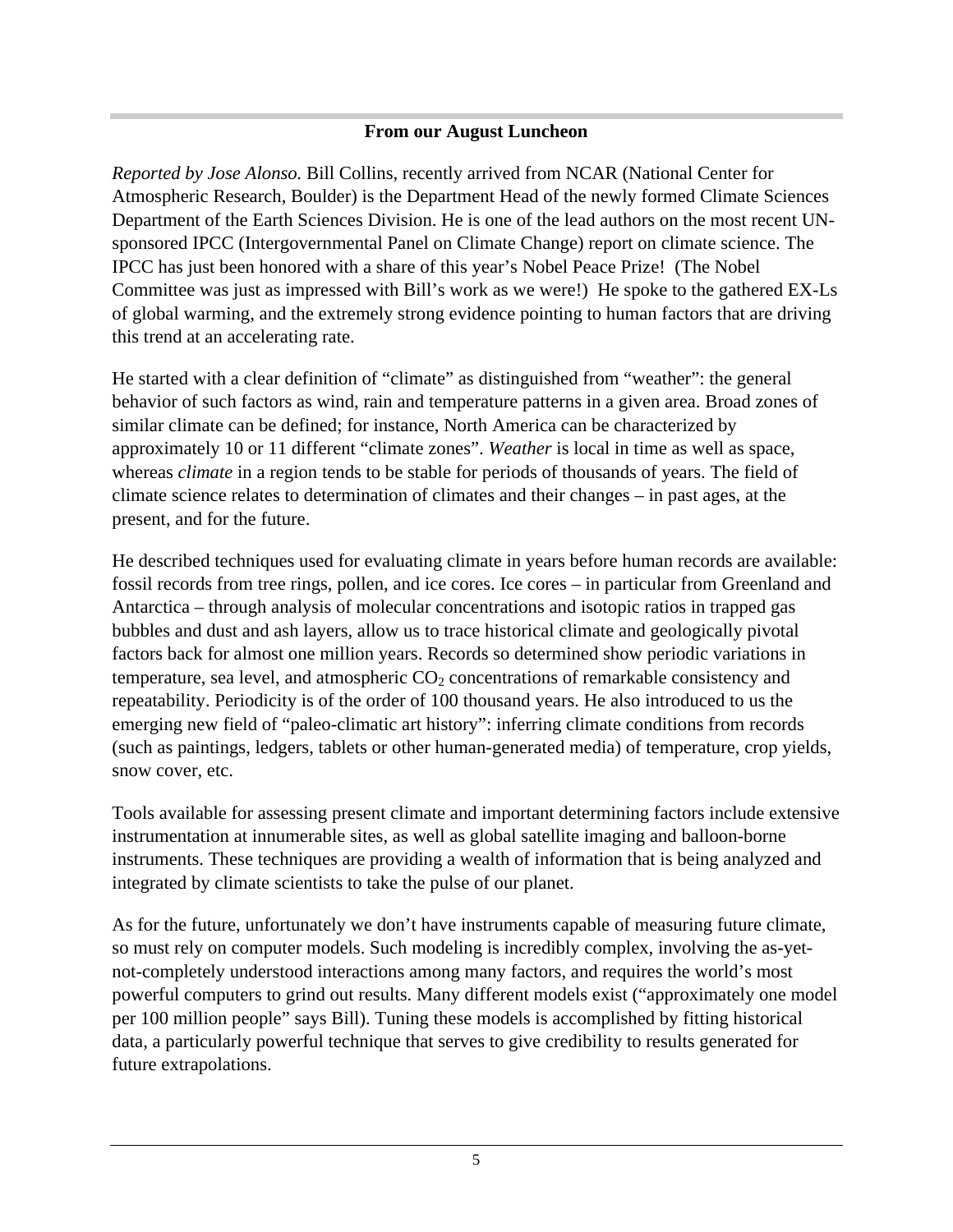The basic premise of these models is the balance of energy absorbed and emitted by the planet. For stability, these two are, on the average, perfectly balanced. Any factors favoring one over the other will inevitably lead to a change in the energy balance, and hence to temperature, and related climatic changes.

The sun provides the source of energy, with the amount reaching the planet being determined by solar output (known to be correlated with sunspot activity) and orbital variations in the earth, including changes in axis tilt. Such factors are well understood and calculable, and do correlate well with observed variations in climatic behavior.

Energy absorbed and retained by the planet is driven in large measure by atmospheric factors. Reflectivity from clouds and aerosols prevents some solar radiation from reaching the surface. (Reflection from surface features is important as well; for instance, reduced ice cover in the Arctic leads to more radiation being absorbed by the darker water.) Extremely important atmospheric components, however, are the greenhouse gas constituents. Such constituents, such as  $CO<sub>2</sub>$ , water vapor, methane, NO, reflect infrared radiation, sending this component from solar radiation back into space, but also – and more importantly – reflecting that emitted from the earth back to the surface. Bill pointed out that the importance of this could be easily assessed by comparing the average temperature of the moon with that of earth. Both receive the same amount of solar radiation, but the moon's average temperature is substantially below that of earth.

Greenhouse components of the atmosphere are tiny fractions of the total, but are critically important in driving the energy balance. Thus, studying the variation in these components over historical periods, both distant and recent, can give important information about climate change. Specifically, CO<sub>2</sub> concentration over the last thousands of years correlates very well with temperature records.  $CO<sub>2</sub>$  is both a driver and a product of climatic factors, and climate models now can calculate and predict this complex interrelationship.

The alarming data from modern times is that, while for the last ten thousand years atmospheric  $CO<sub>2</sub>$  concentration has been essentially unchanged at 270 ppm (parts per million), it began a precipitous rise at the beginning of the industrial revolution (ca 1800). In the last 200 years the level has risen to 380 ppm, but the rate of increase is accelerating now; the present-day slope is about 20 ppm per decade. Other greenhouse gases have shown a similar trend. Model calculations with the most generous allowance for "natural" factors (historical cycles, volcanic activity) cannot come close to predicting this rise.

Folding these data into the best model calculations, indicates that the average surface temperature of the globe will increase from 2° to 4 °C by 2100; however, the effect will be much

What *is* the average temperature of the moon? According to

[<sup>&</sup>lt;http://www.lunarpedia.org/index.php?title=Lunar\\_Temperature>](http://www.lunarpedia.org/index.php?title=Lunar_Temperature>) at a depth of a few meters, subject to average -110°C at the poles. The effect of earth's atmosphere in trapping heat (as well, of course, in smoothing out the huge extremes) is apparent.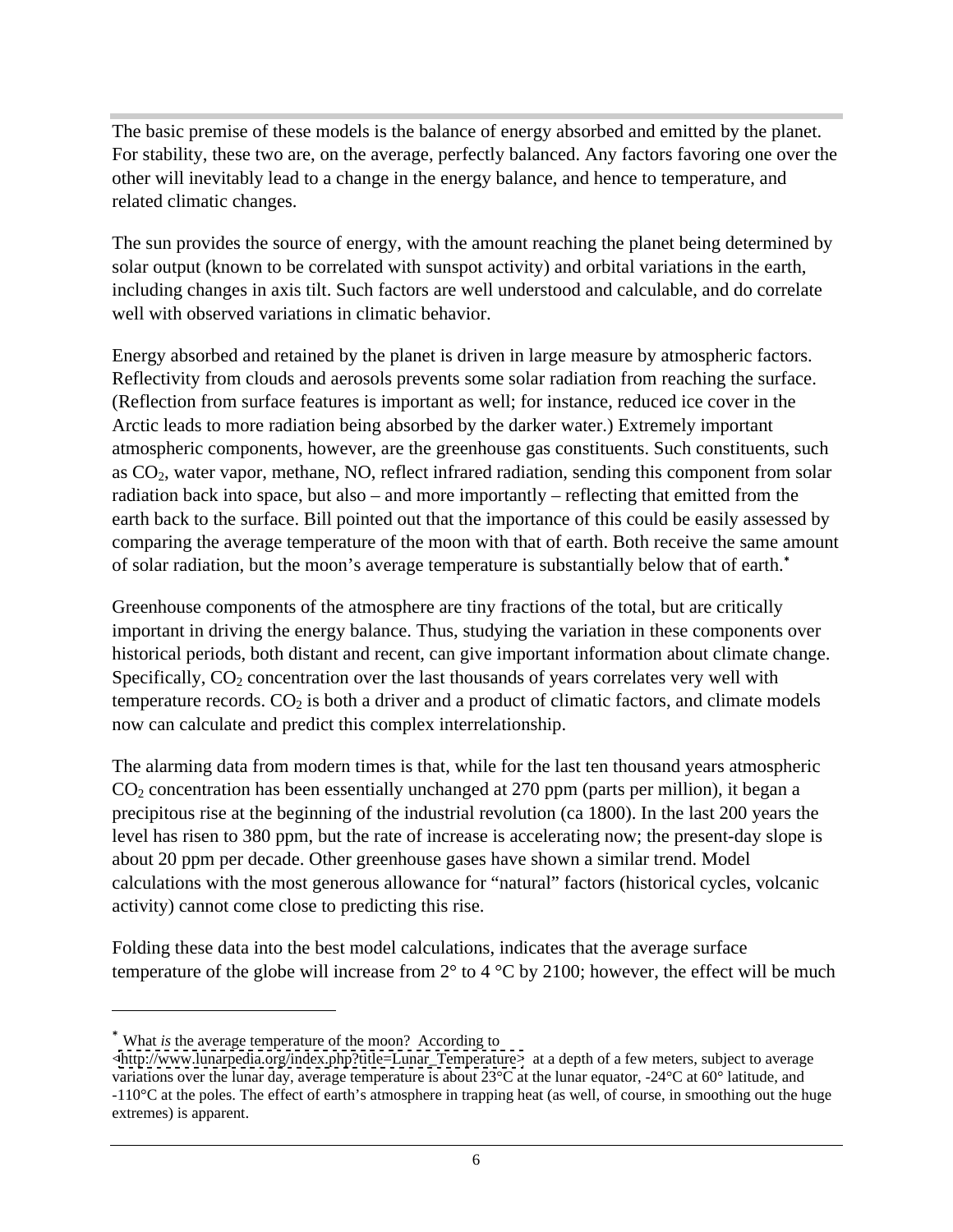more pronounced in the Arctic, where the average temperature rise may be as high as  $7^{\circ}$ C. This would result in ice-free summers, and thawing of permafrost, with the very substantial environmental impacts to tundra, forests and fauna.

However, Bill ended the talk on an optimistic note, stating that these projections were based on growth of greenhouse gas concentrations that would occur from no change in our current pattern of consumption of fossil fuels. He said that models show much more modest effects if this pattern is changed, and new technologies with less carbon-use are employed.

The challenge to all of us, then, is to push for new technologies, for the political will to respond to the problem, and, above all, for each of us to practice conservation to the greatest extent possible in our daily lives.

[For the full report, all 1000 pages, downloadable as .pdf files, see: [<http://ipcc-wg1.ucar.edu/](http://ipcc-wg1.ucar.edu/) wg1/wg1-report.html>]

*Luncheon Attendees:*  Sharon Barrett **Sharon** Harry Heckman **Sharon** Conway Peterson Bob & Elizabeth Birge Marjorie Hutchinson Dardick Geores & Katie Buttner Senta Chamberlain & John & Ann Kadyk Ellie & Gwen Ralph Per & Eleanor Dahl Al & Dorothy Kleven Ben Shuey

guests Bernard & **Subset 3** Joe Katz **Branch Stephanie Roth** Stephanie Roth Don & Rebecca Grether Mack & Ann Morgan Connie & Edward Vic & Nancy Montoya

John Ainsworth **South Lines Connorm Connorm Connorm Connorm Connorm Connorm Connorm Connorm Connorm Connorm Connorm Connorm Connorm Connorm Connorm Connorm Connorm Connorm Connorm Connorm Connorm Connorm Connorm Connorm Co** Jose Alonso **Solution Connie & Edward** Marty Morimoto Shirley Ashley Crondona Bob & Jeanne Mortiboy Bob Avery **Example 3** Iim Haley **Example 3 Rolf Muller** Rolf Muller Dick Baker Jane Hall & guest Janet Winnie Baker **Messman** Fred Perry James Bettencourt Winnie Heppler Terry Powell & guests Gene & Myrna Binnall Egon & Annette Hoyer Martin Jara & Caleb Kay Bristol Vicky Jared Susan & Bernie Quarello- Margaret Harvey **Fred Kirsten** Andy Sessler Donald Cowles **Solution** Sovet Seeph Klems **Brenda Shank** Brenda Shank Sybil Donn Bud Larsh Robbie & Mary Smits Doug Drummond **Solution** John & Barbaraa Lax Robert Springsteen Andy DuBois **Ken Lou & guest Vince** Dave Stevens Don Eagling **Example 2** Ramano **Robert Stokstad** Robert Stokstad Rose Marie Forment **Donald & Bertha Miller &** Suzanne Stroh Jack Gavin **State Communist Example State Communist Communist Clyde Taylor** Lee Glasgow **Robert Miller** Richard Wolgast Norm Goldstein & guest Ken Mirk Speaker William Collins & Al Pasternak Grondona Bob & Jeanne Mortiboy Jim Haley Messman **Example 3 Fred Perry** Harry Heckman Conway Peterson Marjorie Hutchinson **Dardick Dardick** Nylan Jeung John & Ann Kadyk Joe Katz Fred Kirsten **Andy Sessler** Joseph Klems Al & Dorothy Kleven Ben Shuey Bud Larsh **Robbie & Mary Smits** John & Barbaraa Lax Ramano Robert Stokstad guest Ed Lofgren Robert Miller Richard Wolgast Mack & Ann Morgan Marty Morimoto Bob & Jeanne Mortiboy Rolf Muller<br>Catherine Parrott-Hawkins Fred Perry Conway Peterson Martin Jara & Caleb Dardick **Executive Service** Service Service Service Service Service Service Service Service Service Service Service Service Service Service Service Service Service Service Service Service Service Service Service Service Se Schluch **Schluch Schluch Schluch Schluch** Ellie & Gwen Ralph Stephanie Roth Andy Sessler Brenda Shank Ben Shuey Robbie & Mary Smits Robert Springsteen Dave Stevens Robert Stokstad Suzanne Stroh Clyde Taylor Jan Collins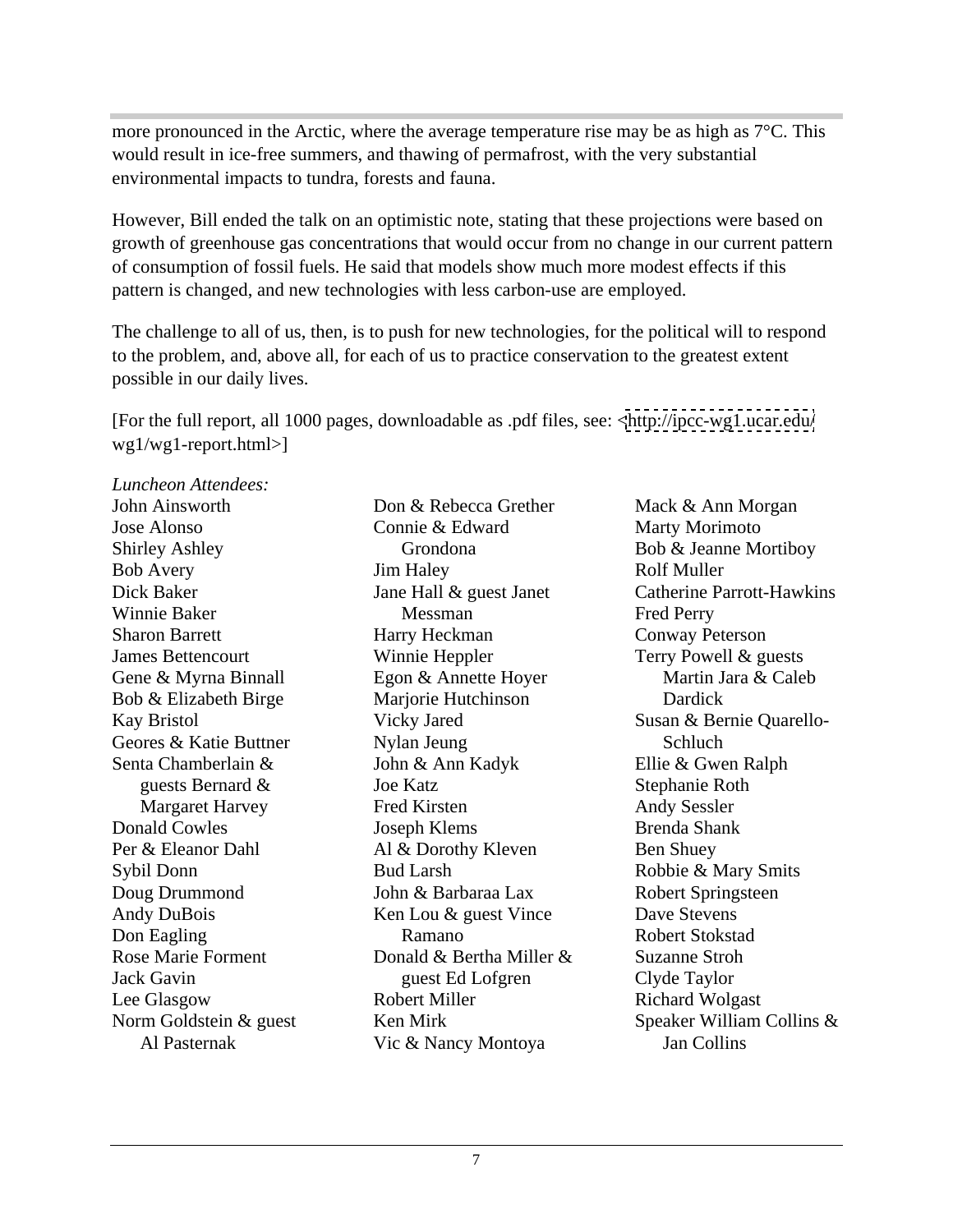#### **Editor's Note**

Remember that the November luncheon is not at Spenger's, but at the Berkeley Yacht Club (directions below). We are continuing our head-to-head comparison of BYC and Spenger's, and the Board will come to some sort of decision (even if it's an intentional "no decision yet") before the next meeting; in this regard, we are soliciting your opinions about the two venues: If you cannot make the luncheon, please contact a Board member directly with your comments. We are also continuing "Lab Notes" – under the new name of "Keeping up with the Lab" – for at least one more issue. Please let us know your feelings about this, too. This is our annual roster issue; please check your entry and let Suzanne (Suzanne Stroh, 530 Curtis St., Albany 94706) know of any errors. As always, articles or ideas for articles are welcome; the deadline for each issue is ten days after the preceding Board meeting (a full year's schedule is listed on the back cover). You can contact me at david\_stevens@comcast.net, at 1107 Amador Ave, Berkeley 94707, or 510- 524-2904. // dfs

#### **Directions to the Berkeley Yacht Club**

From the East: Go west on University Avenue, across the freeway overpass, and past the Seabreeze Market on your left. Stay on University past the Marina entrance, where University makes a slight turn to the left and then straightens again. Do not make a right turn until you are at the Municipal Fishing Pier and the Chinese Dog Warrior sculpture, at the extreme west end of University Ave.

Turn right and go north to the end of the road, where you will see the clubhouse and parking lot entrance. Parking is free but the lot sometimes fills for large events. There is considerable overflow parking capacity in other adjacent lots.

From the North: Take Route 880 south (also called 80 west or 580 east, but it really goes south) to Berkeley, and exit at University Avenue. The exit ramp makes a 180 degree turn to the right, so that you are headed north at the stop sign. Turn LEFT onto University Avenue, so that you are going west (towards the bay), and proceed as in "From the East", above.

From the South (and from the Bay Bridge): Take Route 880 north (also called 80 east or 580 west, but it really goes north) to Berkeley, exit at University Avenue, right under the arch suspension pedestrian bridge. Follow the signs to Frontage Road and then to Fourth Street. You will end up making three right turns taking you to the westbound freeway overpass, as described in more detail in the next three paragraphs.

The off-ramp itself can be confusing and is poorly marked. Immediately after exiting to the right, the off-ramp splits. Stay to the right at the first split, following the first sign to Frontage Rd. Do not take the left-most branch of the off-ramp that goes uphill to the University Avenue overpass.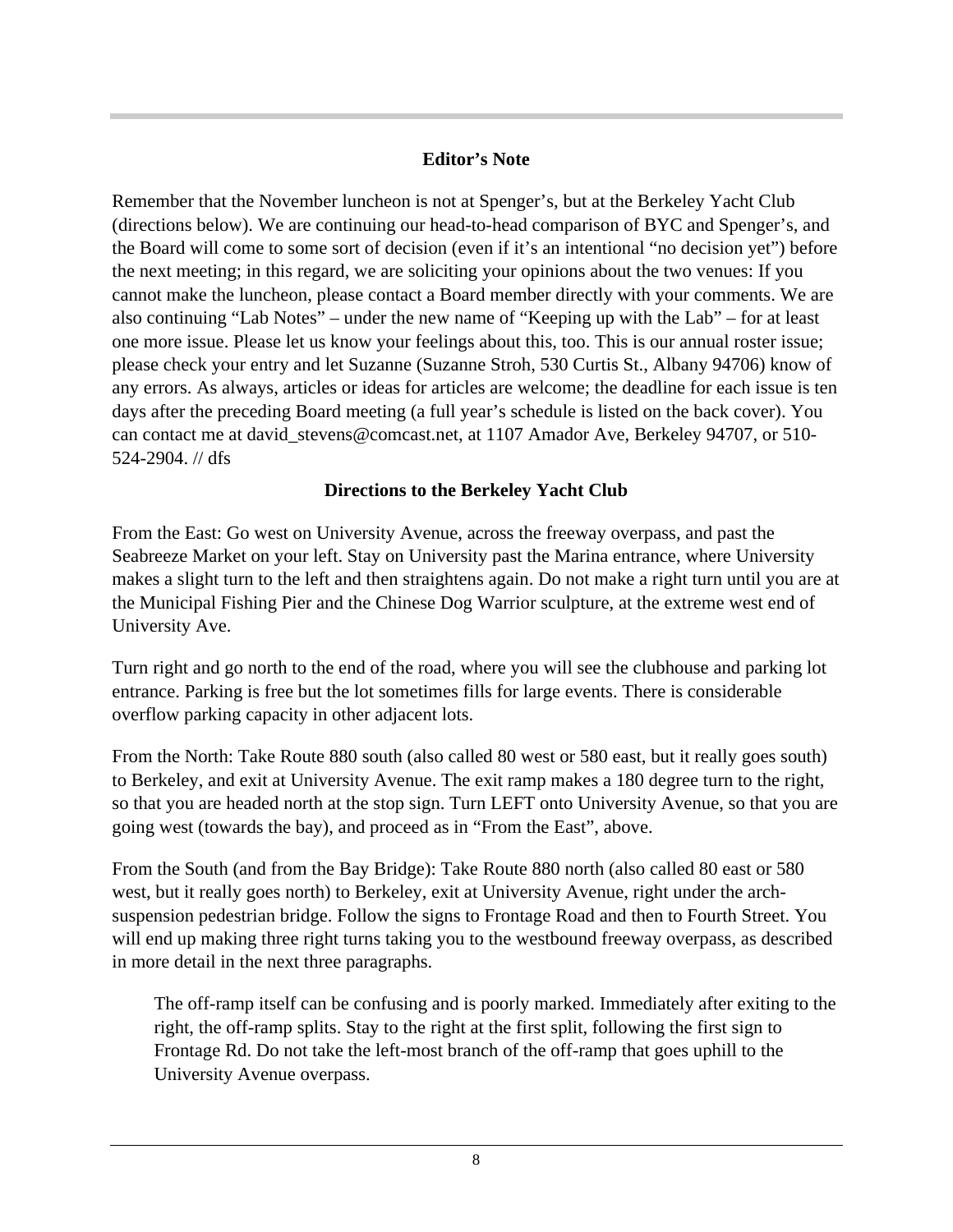A few feet later the off-ramp splits again. Both branches go down to street level. This time take the one to the left, following the signs to Frontage Rd. and Fourth Street. (Don't panic if you get this wrong. Either of the two incorrect branches of the off-ramp will lead to eastbound University Ave. If this happens, make a U-turn at 6th or 7th and pick up the directions again at the overpass.)

After the off-ramp, continue one short block north on Frontage Road under the University Ave. overpass, and take the first right turn about one block past the overpass onto Hearst, following the Fourth Street sign. Go about five blocks east, across the tracks and across Fourth Street, to the traffic light at 6th. Turn right on 6th, go south one block, then turn right onto University Ave., heading west. Proceed as in "From the East", above.

Public Transportation: Take the #9 Bus (schedules and maps are available on-line at <http://www.actransit.org/maps/index.php>) to the Berkeley Pier, then walk north to the Yacht Club.

#### **News of our members**

Former Director **Andy Sessler** is co-author (with Edmund Wilson of CERN) of Engines of Discovery, a history of particle accelerators that chronicles their development from the invention of electrostatic accelerators, through linear accelerators and the cyclotron, to the colliders of today. The book also addresses accelerators employed as sources of x-rays for medical purposes and in industrial applications.

**Norman Glendenning** of NSD has authored a recent book titled "Our Place in the Universe." The book includes chapters on the formation of galaxies, the birth and life of stars, nebulae, and super-dense matter.

**Jose Alonso,** our incoming president presumptive, has been named the first director of the Sanford Underground Science and Engineering Laboratory (SUSEL). The multipurpose facility is being constructed at Homestake, a former gold mine in South Dakota.

#### **Keeping up with the Lab**

**Whither nuclear power**? While some scientists have expressed concerns over cost and safety, others, such as Berkeley Lab Director Steve Chu, feel exploring nuclear options, along with renewable energy and conservation research, is important in the fight against climate change. <http://www.climatechangecorp.com/content.asp?ContentID=4872>

**Many a mickle makes a muckle**: Little sources of power can add up. Cell phone chargers left plugged in, DVD clocks running day and night. Televisions, cable boxes, digital video recorders — any device with a computer chip that allows a display clock or remote control to work. Berkeley Lab estimates the power wasted from a typical home's electronics equals burning a 60 watt bulb year-round. Among the worst offenders: idle cable boxes. <http://www.charlotte.com/business/story/236763.html>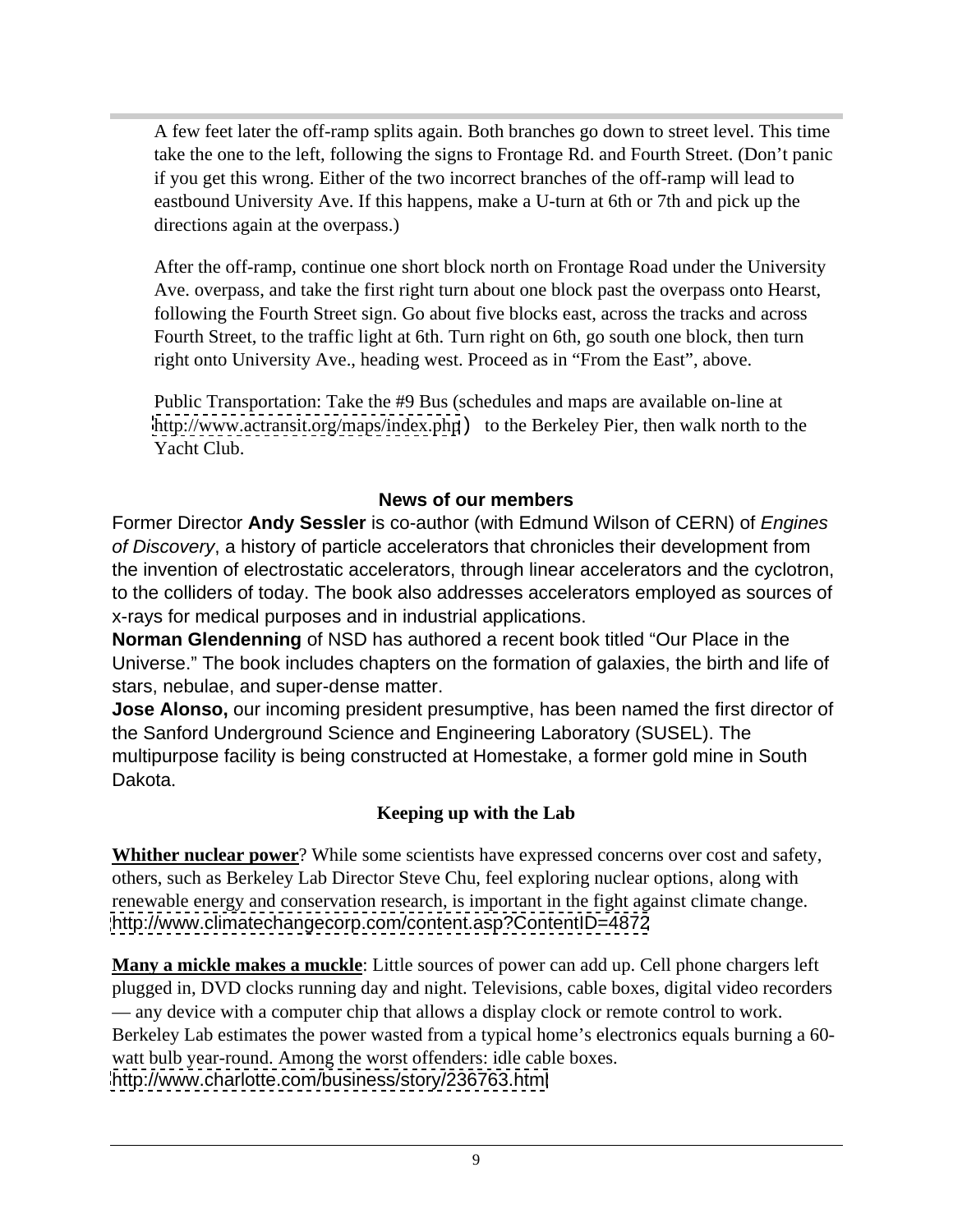**Carbon has company:** Margaret Torn of ESD claims that the effect of nitrogen on the earth's climate is larger in magnitude and more profound than carbon, but its impact is being ignored; unless we control that problem, we won't solve climate change. [http://www.contracostatimes.com/news/ci\\_6604141?nclick\\_check=1](http://www.contracostatimes.com/news/ci_6604141?nclick_check=1)

**Funding for Lab facilities**: The 2007-08 state budget includes \$70 million for Helios and the Energy Biosciences Institute.

<http://www.universityofcalifornia.edu/news/2007/aug24.html>

**Berkeley Lab Audio Technology Gets Library Grant**: This is a result of the work that Carl Haber recently discussed at an Ex-Ls luncheon. <http://www.imls.gov/news/2007/092007.shtm>

**MF Gains Berkeley's First Gold:** LBNL's Molecular Foundry became the first building in Berkeley to receive a gold certification for leadership in energy and environmental design (LEED) from the US Green Building Council. <http://www.lbl.gov/Science-Articles/Archive/MSD-Foundry-rating.html>

In addition to the above, regular Lab publications may be scanned at the following URLs; links to all three are available through the Ex-Ls home page on the web [\(www.lbl.gov/ex-l-express](http://www.lbl.gov/ex-l-express)).

The Berkeley Lab VIEW Newsletter <http://www.lbl.gov/Publications/Currents>

LBL Today (Daily news from LBL)<br>http://www.lbl.gov/today <http://www.lbl.gov/today>

Science @ Berkeley Lab <http://enews.lbl.gov>

#### **The UC Berkeley Retirement Center Andre Porter**

[Note: The Center's Retiree Work Opportunities Program mentioned in the April Ex- Press received one of the original BreakThrough Awards given by Civic Ventures in May of this year. // ed]

We thought you might find interest in some of the following programs provided by our campus partners. We are also currently taking reservations for our fall Learning in Retirement courses, new UCBRC Book Club, and other Center programs. See further details on Center programs at<http://thecenter.berkeley.edu>

UC Berkeley's Osher Lifelong Learning Institute (OLLI@Berkekley)

OLLI@Berkeley began October 1 with courses, lectures, and special events to reconnect older adults with the intellectual and cultural life of the university. Course information may be found on the web at olli.berkeley.edu (Note: There is NO www in this URL). Berkeley Retirement Center constituents receive a special membership rate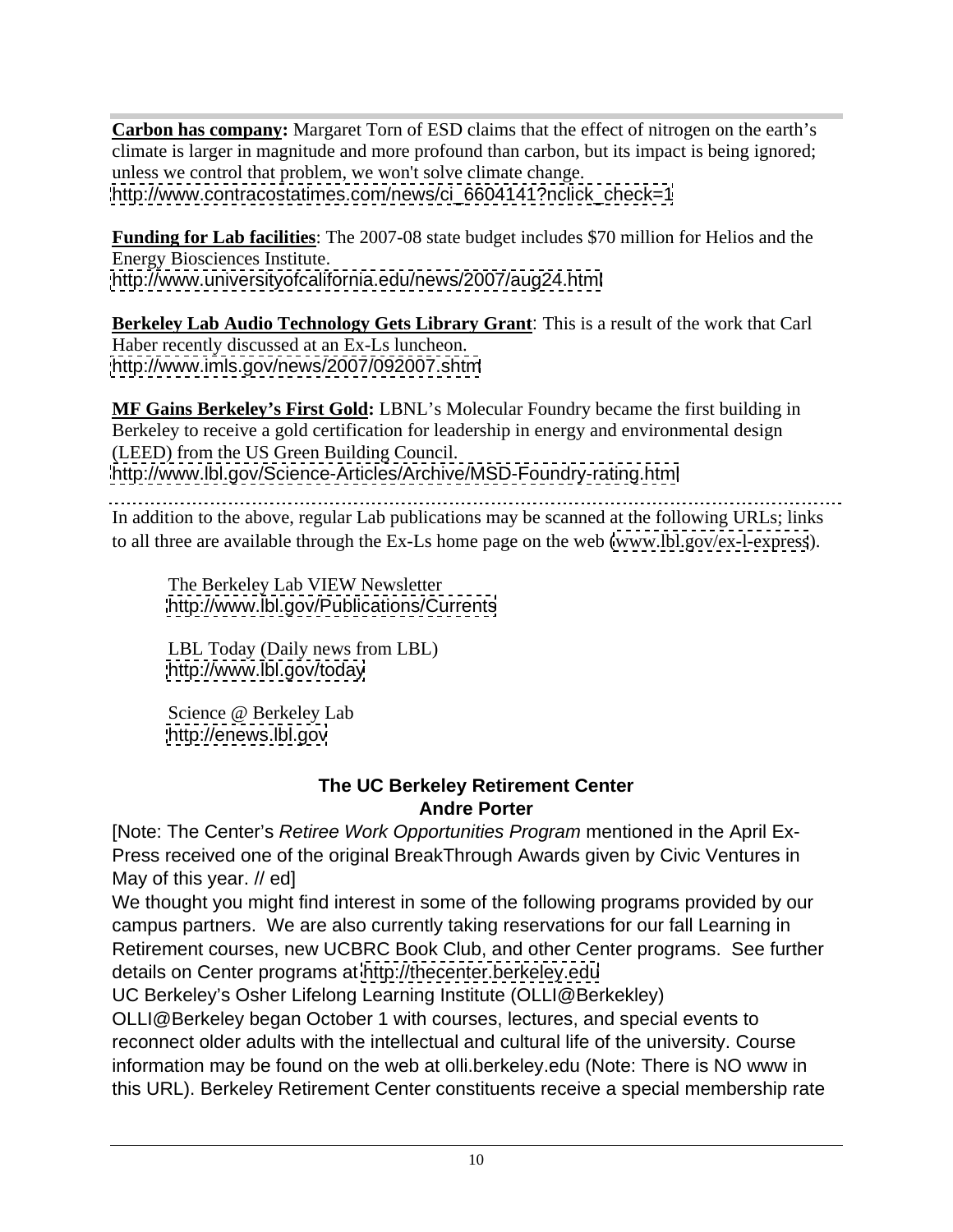of \$40 for a single term (normally \$50) with their retiree ID card. For details, see <http:thecenter.berkeley.edu/connect.html#olli>

The Faculty Club

Under the guidance of Events Chairman Jerry Lubenow the Club has begun a new series of regular programs addressing a range of interests and issues in the arts and sciences. The \$15 fee includes a wine and cheese reception at 5:30 and the program at 6:00 p.m. A schedule of future programs may be found at [www.berkeleyfacultyclub.com](http://www.berkeleyfacultyclub.com) Lawrence Berkeley National Laboratory - Friends of Science

The Friends of Science program is sponsoring a series of free lectures at the Berkeley Repertory Theater (2025 Addison St). You can find more information, including currently scheduled talks, at<http://lbl.gov/friendsofscience>

#### **Trip Report: Japan Dave Stevens**

In keeping with my belief that trip reports should be more than catalogues of Places Visited and Sights Seen, I here present a brief summary of a recent trip to Japan in the form of an annotated haiku cycle. A *haiku* is a specific form of poetry, consisting of three lines of 5, 7, and 5 syllables. A good haiku will create a single image in the reader's mind, and will traditionally contain a seasonal reference. Few (if any) of the haiku is this cycle are good (see the entry for 21 October).

Oct 4-5 Berkeley to Sapporo – Leave SFO at 11:00 AM and arrive in Sapporo at 5:30 PM the next day, never having seen darkness glowing through the steam. Airport meeting and departure; flight to west makes Oct 10 Noboribetsu to Hakkodate – Showa-Shinzan night that never was. is a volcano that rose from nothing to 400m in Oct 6 Chitosesetsu – a sake factory in Sapporo Warm ground rising high No sake making in three days, Showa-Shinzan in October, but sake was born in wartime. drinking all year round. Oct 7 Otaru – a town north of Sapporo where the fishmarket specialized in crabs with a span of at<br>Like bird and fish we least a full meter that the blue to mountain the travel today to mountain *Otaru* now means that the condition of the condition of the condition of the condition of the condition of the condition of the condition of the condition of the condition of the condition of the condition of the conditio "king crab" to more than twenty round eyes from Berkeley.<br>
8 Bifue Pass to Shiraoi – on the way from depending upon local dialect) is derived from a Oct 8 Bifue Pass to Shiraoi – on the way from depending upon local dialect) is derived from a Sapporo to Noboribetsu, a spa town; Shiraoi is an Ainu musuem village and the same House-high lanterns for the same village states and the House-high lanterns for Clinging to mountain example of the start of the starty festival, round-head on serpent road, from vasty but all the series of dolls for little girls. view to Ainu song. Oct 9 Jigokudani – a geothermal 'hell'

Amidst the green, are trees on fire? Autumn leaves are

1943/4; the local tale is that it took only three days Warm ground rising high was born in wartime.

Oct 11 Hakkodate to Aomori – Hakkodate ropeway and the railway tunnel to the main island of Honshu Like bird and fish we travel today to mountain top and through the sea.

Chinese festival; *kokeshi* are traditional dolls House-high lanterns for starry festival, round-head dolls for little girls.

Oct 13 Mount Hakoda – near Aomori Summer lingered long;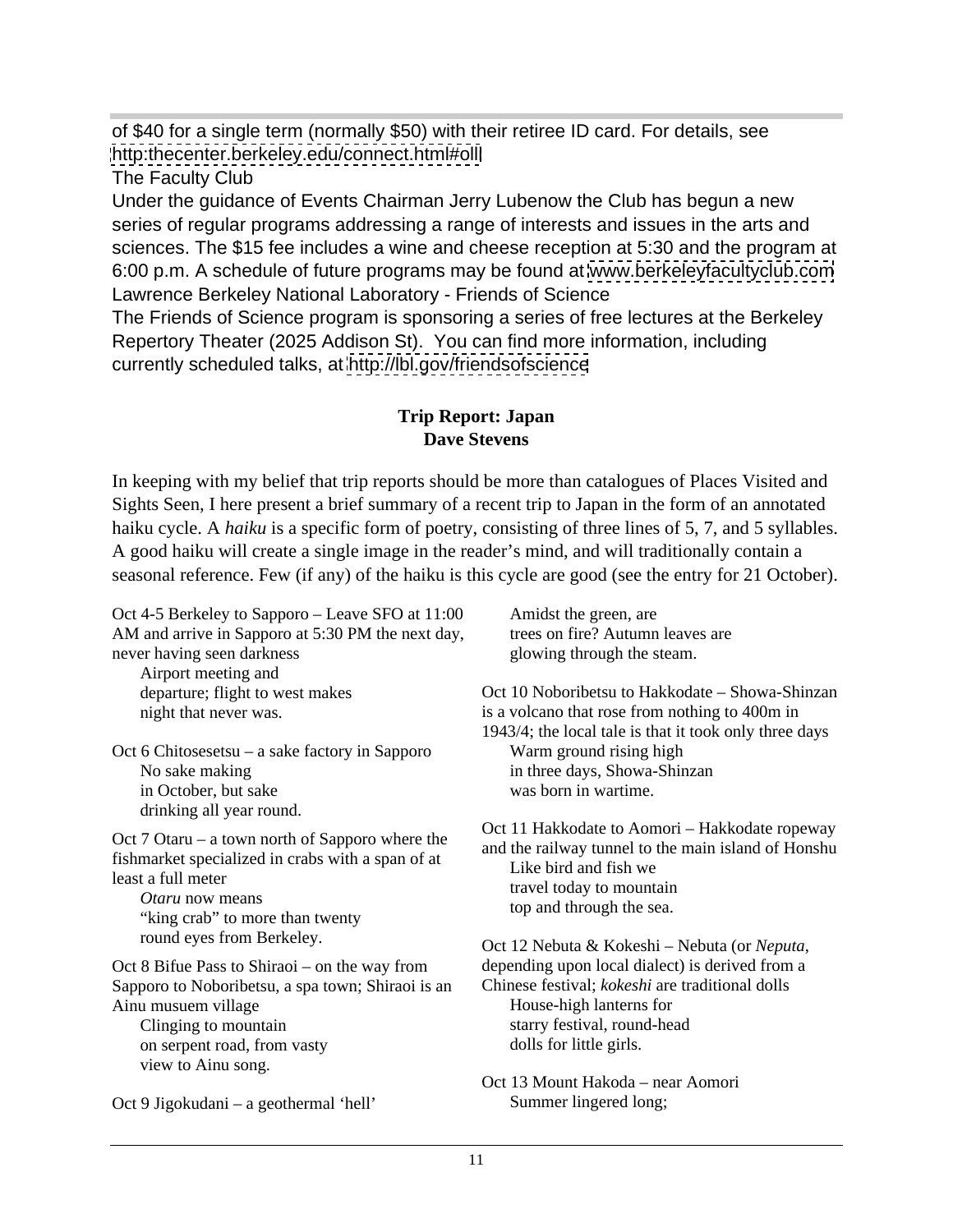over flaming leaves. A resort town out

Oct 14 Genbikei – a river gorge, also near Aomori An autumn leaf breaks

graceful glide snatching snacks from Did devil win? Or are these water, wind, and hand. the teeth of dragons?

Oct 16 Tokyo – all business men wear black suits

Oct 17 Tokyo (with apologies to EBB) How do I move thee? Oct 25 Sigh... Let me count the trains: More than Splash! Camera falls in stars in Milky Way. toilet; no more photos for

Oct 18 Shiodome – a new section of Tokyo with both underground and above-ground access among Oct 26 Mikimoto buildings, featuring an impressive mechanical clock How many ovsters

streets the time is marked and sung by mammoth clock.

Oct 19 Tokyo to Sakai – via Shinkansen Past Fuji into public places quite unlocked; rain that dampens not the joy of friends in meeting.

family; Hamadera park in Sakai has a rose garden Old things, new things, fine<br>White castle shines in things and not so fine, once sun; ranks on ranks of roses reflect autumn light.

Oct 21 Sweets & haiku – we were instructed in the making of traditional Japanese sweets and visited a

sweets and haiku require more art than I possess.

to find fall we took tramway observed to the Section 22 Kushimoto Oct 22 Kushimoto A resort town out of season: Where have all the laughing people gone?

the mirror of the pool; weep Oct 23 Hashikuiiwa – a row of jagged rocks jutting not: it soon returns.  $\qquad \qquad \text{out of the bay in a line towards the island Ojima};$ Oct 15 Matsushima – feeding gulls from a couldn't complete a bridge to the island in one sightseeing boat night; through trickery, the devil won the bet A flock of gulls in Section 1 and Section 1 and Section 1 and Section 1 and Section 1 and Section 1 and Section 1 and Section 1 and Section 1 and Section 1 and Section 1 and Section 1 and Section 1 and Section 1 and Sectio the legend is that the devil bet a saint that he Is the legend true?

Did devil win? Or are these the teeth of dragons?

Ravens croak even beautiful slender waterfall in Ginza at dusk; were they Ever in balance, once men in black suits? white ribbons forever fall, Oct 24 Nachisan – a pilgrimage location with a beautiful slender waterfall Ever in balance, white ribbons forever fall, forever spirits soar.

> Oct 25 Sigh... Splash! Camera falls in this clumsy lefty.

Above the city's<br>
must die because milady<br>
streets the time is marked and<br>
must die because milady<br>
wants a perfect pearl? Oct 26 Mikimoto How many oysters must die because milady wants a perfect pearl?

> Oct 27 Everywhere in Japan Bicycles parked in this is not Berkeley.

Oct 20 Osaka & Hamadera – visits with our host antique-and-flea-market at the Osu-Kannon temple White castle shines in things and not so fine, once a Oct 28 Osu-Kannon (Nagoya) – the monthly Old things, new things, fine things and not so fine, once a month on sale...Today!

haiku exhibition a controller to the How odd to spend a series and the How odd to spend a Seemingly simple, and the day inight that does not end the day Oct 29 Long day's journey into day – leave Nagoya at 4:00 PM and arrive SFO at 9:00 AM the same calendar day How odd to spend a flying eastward home.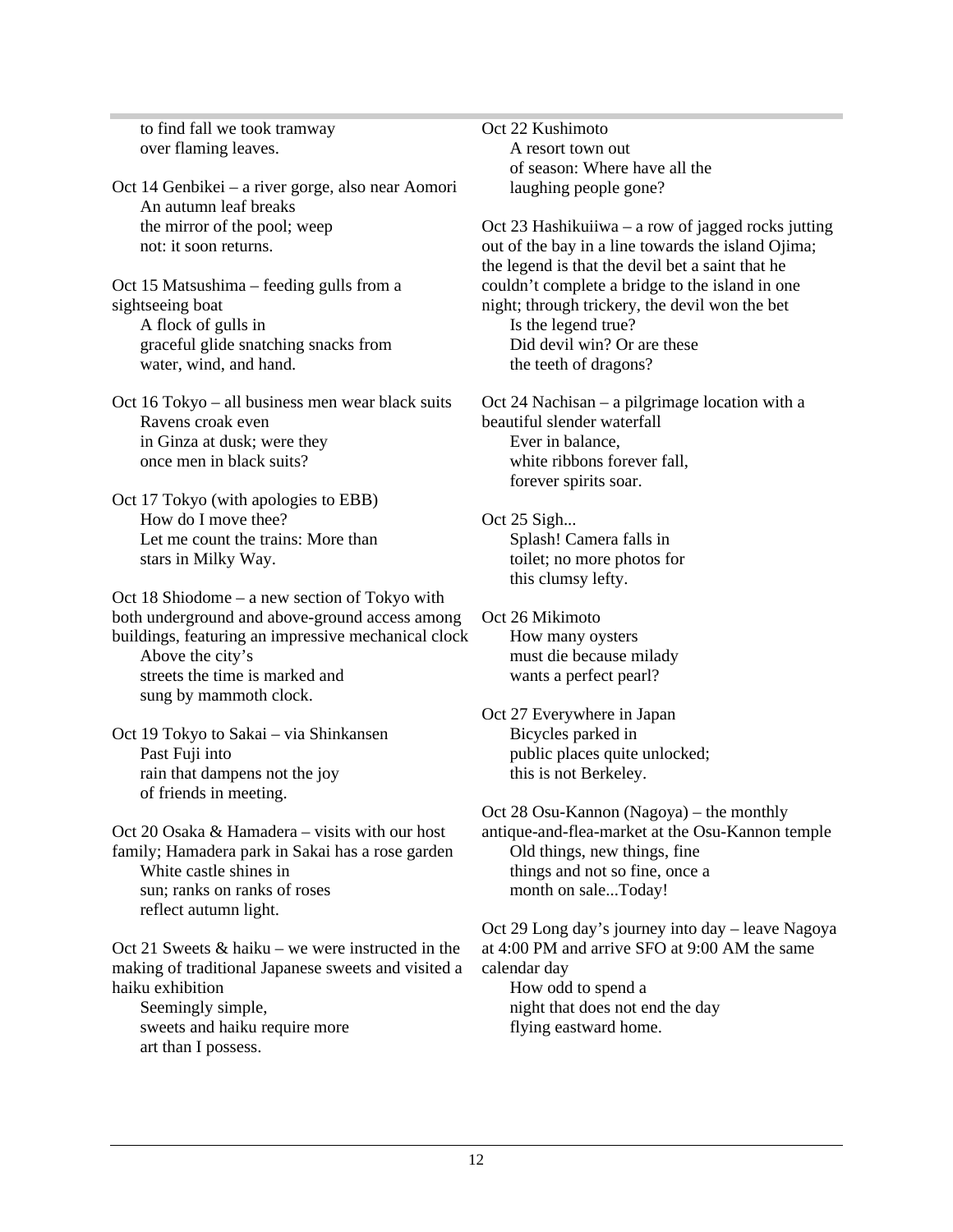| SEE YOU AT THE NOVEMBER 15 LUNCHEON              |                                                                          |  |
|--------------------------------------------------|--------------------------------------------------------------------------|--|
| To: Vicky Jared                                  |                                                                          |  |
| 4849 John Muir Road<br><b>Martinez, CA 94553</b> |                                                                          |  |
| Be sure to make reservations by November 12      |                                                                          |  |
| From:                                            |                                                                          |  |
|                                                  |                                                                          |  |
| I plan to attend the Ex-Ls luncheon              | <b>PREPAID</b><br>>> \$25pp <<                                           |  |
| I will bring guest(s). Name(s) of guest(s):      |                                                                          |  |
|                                                  |                                                                          |  |
| Menu: Buffet: Advance choice not required        |                                                                          |  |
| Please make check payable to Ex-Ls               | <b>Total Enclosed:</b>                                                   |  |
|                                                  |                                                                          |  |
| <b>In Memoriam</b>                               | >>WELCOME NEW MEMBERS<<                                                  |  |
| William Raroni - Elizabeth Thomas Rirge          | $\mathbf{r}$ , $\mathbf{r}$<br>$\sim$ $\sim$ $\sim$ $\sim$ $\sim$ $\sim$ |  |

| <u>III IVICINOI IAIII</u>                         |                                              |                 |
|---------------------------------------------------|----------------------------------------------|-----------------|
|                                                   | <b>Edward Bennett</b><br>Stephen R. Brown    |                 |
| Sandi Fischer<br><b>Dick Diamond</b>              | <b>Trude Forte</b>                           | <b>Paul Gee</b> |
| <b>Fritz Marg</b><br><b>Theodore Gartner</b>      | Blair Jarrett<br><b>Donna Jones</b>          |                 |
| <b>Beatrice McQueen</b><br><b>Robert Mortimer</b> | <b>Starr Shulman</b><br><b>Michael Press</b> |                 |
| George Newell, Jr.                                | <b>Betty Strausbaugh</b><br><b>Lisa Snow</b> |                 |
| <b>Charles W. Tucker</b><br><b>Robert Riddell</b> | <b>Harold Wilson</b>                         |                 |
|                                                   |                                              |                 |

Advance notice for continuing members: **Membership dues are payable in January.** All Members: Please check the Directory for accuracy, and send corrections to Suzanne Stroh. Membership in EX-Ls is open to all past employees of LBL/LBNL. Annual dues are \$12 per family, forgiven during the calendar year of joining for new members. New members, please include your name, address, phone number, and e-mail address if you wish to be included in the e-mail distribution list. Also, please include any other information you would like included in the annual membership directory, such as spouse's name, e-mail address, or fax number. Please send your check payable to EX-Ls to:

**Suzanne Stroh, Treasurer 530 Curtis Street Albany, CA 94706**